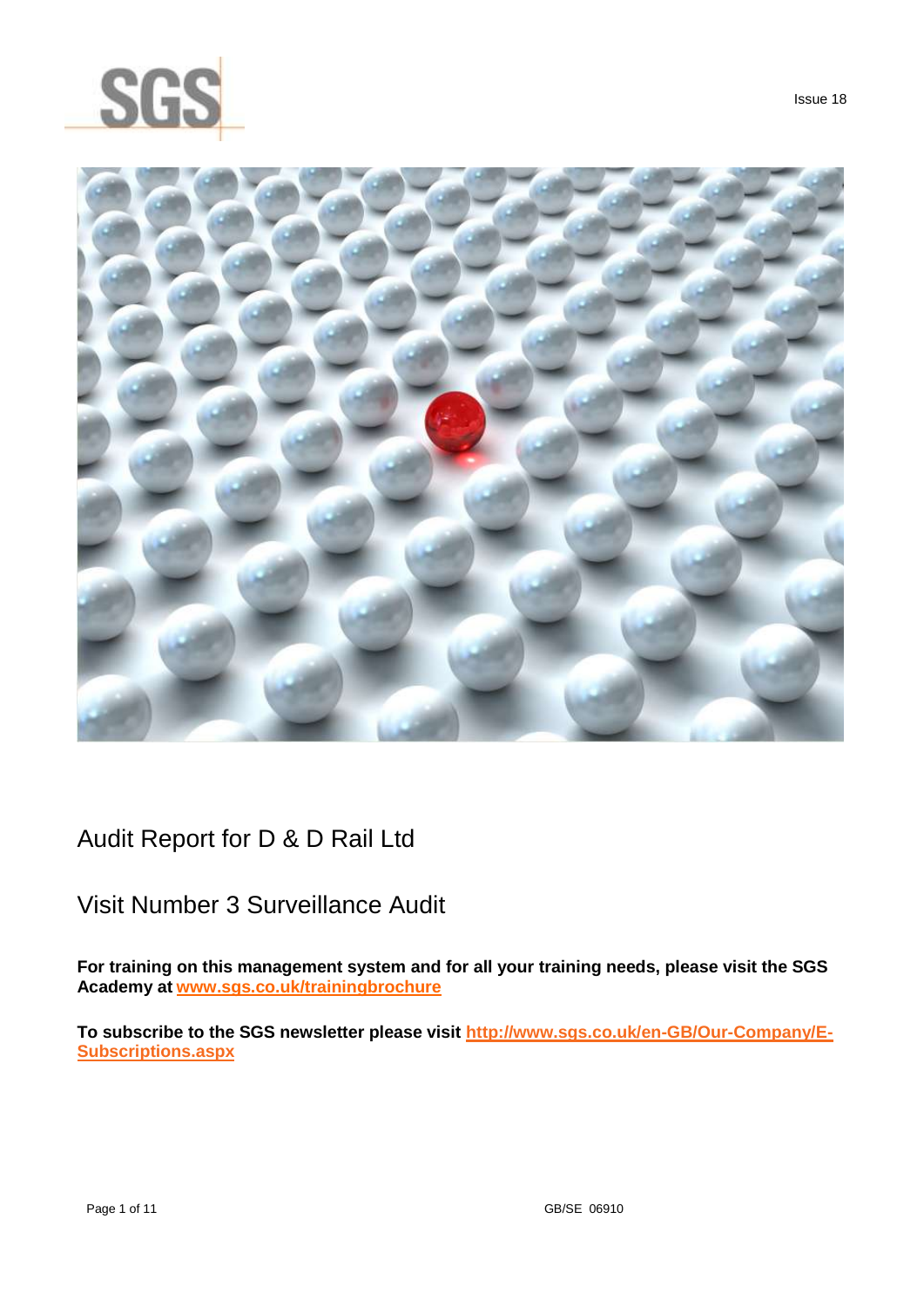

# Management System Certification Audit Summary Report

| Organisation:                                                                                                           | D & D Rail Ltd                                                                  |                                    |                |                                       |                            |      |             |
|-------------------------------------------------------------------------------------------------------------------------|---------------------------------------------------------------------------------|------------------------------------|----------------|---------------------------------------|----------------------------|------|-------------|
| Address:                                                                                                                | Time House<br><b>Time Square</b><br><b>Basildon</b><br>Essex<br><b>SS14 1DJ</b> |                                    |                |                                       |                            |      |             |
| Standard(s):                                                                                                            | <b>System Certification</b>                                                     | ISO 9001:2008 - Quality Management |                |                                       | Accreditation Body(s)      |      | <b>UKAS</b> |
| Representative:                                                                                                         | Deborah Cox                                                                     |                                    |                |                                       |                            |      |             |
| Site(s) audited:                                                                                                        | <b>Time House</b><br><b>SS14 1DJ</b>                                            |                                    |                | 06-02-2015<br>Date(s) of $audit(s)$ : |                            |      |             |
|                                                                                                                         |                                                                                 |                                    |                |                                       |                            |      |             |
| EAC Code:                                                                                                               | 28                                                                              | Nace Code:                         | 45             |                                       | Technical<br>Area Code:    | 28.1 |             |
| Effective No. of<br>Personnel                                                                                           | 22                                                                              |                                    | No. of Shifts: |                                       |                            | 1    |             |
| Lead auditor:                                                                                                           | <b>Trevor Smith</b>                                                             |                                    |                |                                       | Additional team member(s): |      |             |
| Additional<br>Attendees and<br>Roles                                                                                    |                                                                                 |                                    |                |                                       |                            |      |             |
| This report is confidential and distribution is limited to the audit team, client representative and the SGS<br>office. |                                                                                 |                                    |                |                                       |                            |      |             |

## 1. Audit objectives

The objectives of this audit were:

- to confirm that the management system conforms with all the requirements of the audit standard;
- to confirm that the organisation has effectively implemented the planned management system;
- to confirm that the management system is capable of achieving the organisation's policy objectives.

#### 2. Scope of certification

| ISO 9001:2008 - Quality<br>Management System<br>Certification | Construction and maintenance: new and refurbishment projects, excluding<br>clause 7.3 Design and Development. |       |                |
|---------------------------------------------------------------|---------------------------------------------------------------------------------------------------------------|-------|----------------|
| Has this scope been amended as a result of this audit?        |                                                                                                               | Ⅰ Yes | $\boxtimes$ No |
|                                                               |                                                                                                               |       |                |

This is a multi-site audit and an Appendix listing all relevant sites and/or remote locations has been established (attached) and agreed with the client  $\Box$  Yes  $\Box$  No

## 3. Current audit findings and conclusions

The audit team conducted a process-based audit focusing on significant aspects/risks/objectives required by the standard(s). The audit methods used were interviews, observation of activities and review of documentation and records.

The structure of the audit was in accordance with the audit plan and audit planning matrix included as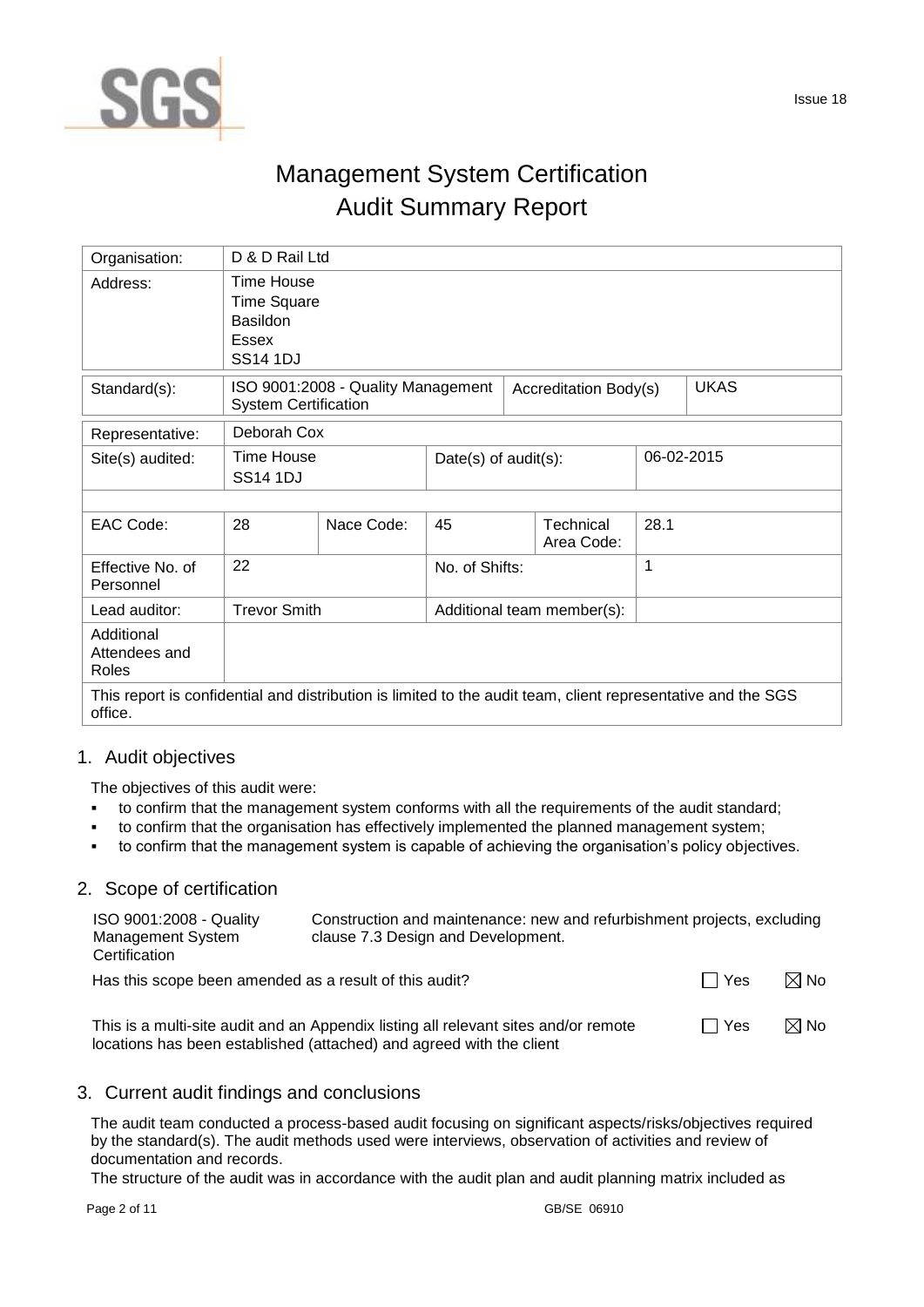

Issue 18

The audit team concludes that the organisation  $\Box$  has  $\Box$  has not established and maintained its management system in line with the requirements of the standard and demonstrated the ability of the system to systematically achieve agreed requirements for products or services within the scope and the organisation's policy and objectives.

Number of nonconformities identified: 0 Major 0 Minor

Therefore the audit team recommends that, based on the results of this audit and the system's demonstrated state of development and maturity, management system certification be:

 $\Box$  Granted /  $\boxtimes$  Continued /  $\Box$  Withheld /  $\Box$  Suspended until satisfactory corrective action is completed.

### 4. Previous Audit Results

The results of the last audit of this system have been reviewed, in particular to assure appropriate correction and corrective action has been implemented to address any nonconformity identified. This review has concluded that:

- $\boxtimes$  Any nonconformity identified during previous audits has been corrected and the corrective action continues to be effective. (Refer to Section 6 for details)
- The management system has not adequately addressed nonconformity identified during previous audit  $\Box$ activities and the specific issue has been re-defined in the nonconformity section of this report.

### 5. Audit Findings

The audit team conducted a process-based audit focusing on significant aspects/risks/objectives. The audit methods used were interviews, observation of activities and review of documentation and records.

| The management system documentation demonstrated conformity with the requirements<br>of the audit standard and provided sufficient structure to support implementation and<br>maintenance of the management system. |                 | No  |
|---------------------------------------------------------------------------------------------------------------------------------------------------------------------------------------------------------------------|-----------------|-----|
| The organisation has demonstrated effective implementation and maintenance /<br>improvement of its management system and is capable of achieving its policy objectives.                                             | $\boxtimes$ Yes | No. |
| The organisation has demonstrated the establishment and tracking of appropriate key<br>performance objectives and targets and monitored progress towards their achievement.                                         | $\boxtimes$ Yes | No. |
| The internal audit program has been fully implemented and demonstrates effectiveness<br>as a tool for maintaining and improving the management system.                                                              | $\boxtimes$ Yes | No. |
| The management review process demonstrated capability to ensure the continuing<br>suitability, adequacy and effectiveness of the management system.                                                                 | $\boxtimes$ Yes | No. |
| Throughout the audit process, the management system demonstrated overall<br>conformance with the requirements of the audit standard.                                                                                | $\boxtimes$ Yes | No. |
| N/A<br>Certification claims are accurate and in accordance with SGS guidance and the<br>organisation is effectively controlling the use of certification documents and<br>marks.                                    | $\boxtimes$ Yes | No. |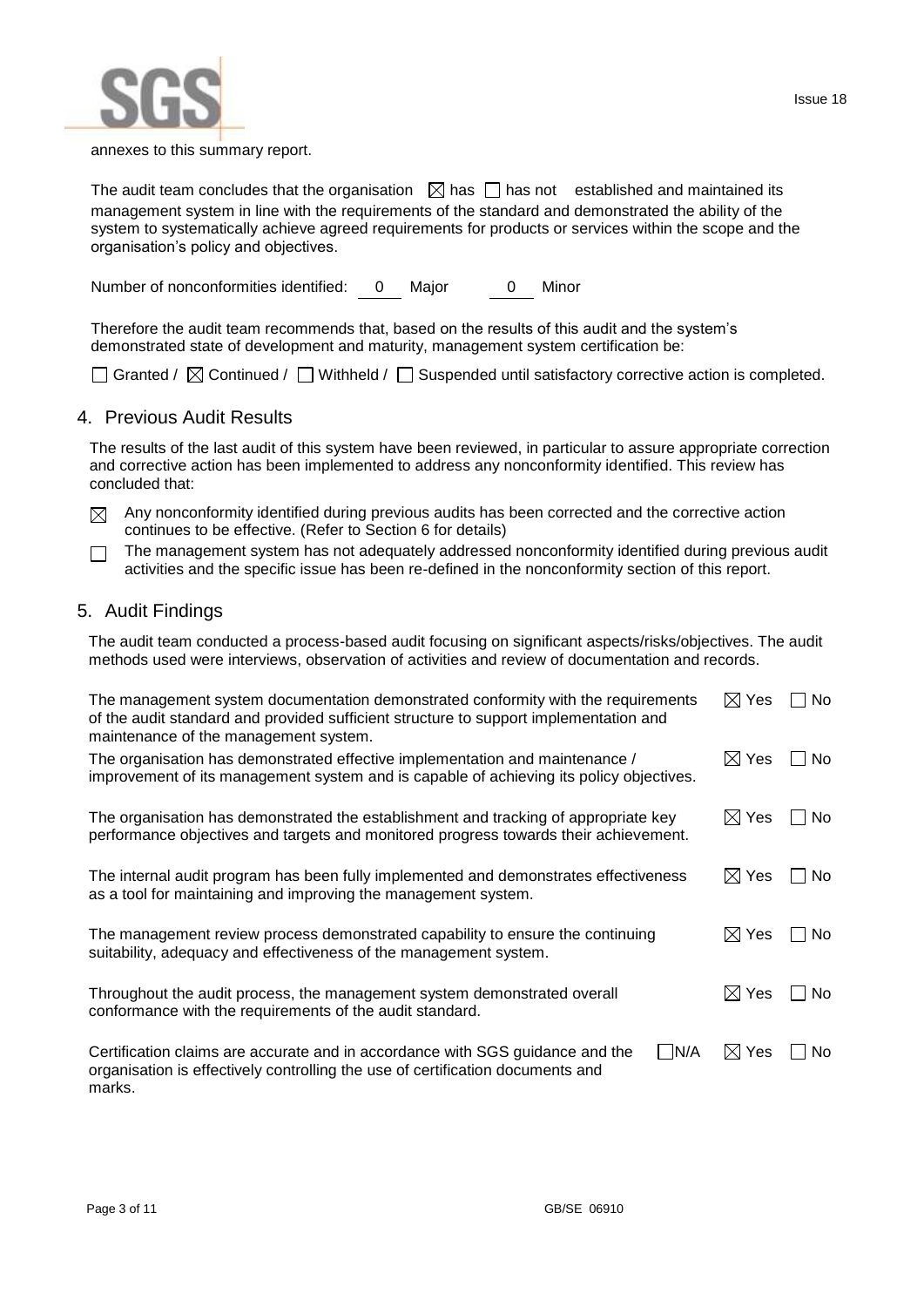

## 6. Significant Audit Trails Followed

The specific processes, activities and functions reviewed are detailed in the Audit Planning Matrix and the Audit Plan. In performing the audit, various audit trails and linkages were developed, including the following primary audit trails, followed throughout:

Relating to Previous Audit Results: *(additional text required against italic font)*

From V2 audit

- 1. OFI Opportunity for Improvement Consider how the BCP can be regularly tested. Response: BCP has been reviewed and tested. Full 24hr backup system and retrieval system has been tested and working effectively. **Closed**
- 2. OFI Consider adding the external IT provider to the approved suppliers database. Response: reviewed and completed. **Closed**
- 3. OFI Consider developing a statement within the documented quality management system with regards to the BCP, where it's found, how/when it's reviewed etc. Response: Quality Manual now at issue 8 where the changes have been included. (Procedure QP.03, Issue 001) **Closed**
- 4. Consider trying to make the internal audits more of a useful tool by focusing them into areas where IRFs (Incident Report Forms) have been initiated.

Response: This has been addressed and included and integrated into the system as part of the H&S QP16. **Closed**

| All observations, opportunities for improvement and<br>nonconformities reviewed and suitably addressed: | $\boxtimes$ Yes | $\Box$ No | $\Box$ None raised |
|---------------------------------------------------------------------------------------------------------|-----------------|-----------|--------------------|
| Evidence:                                                                                               |                 |           |                    |

Relating to this Audit: *(additional text required against italic font)*

#### **Changes:**

| Level of Integration?                                                                                | $\bowtie$<br>N/A | Basic           | High |
|------------------------------------------------------------------------------------------------------|------------------|-----------------|------|
| Key/Significant Organisational changes? (e.g key personnel, client activities,<br>management system) |                  | $\boxtimes$ Yes | l No |
| Key/Significant System changes?                                                                      |                  | $\boxtimes$ Yes | l No |
| Sample reviewed:                                                                                     |                  |                 |      |
| No significant changes since the last visit.                                                         |                  |                 |      |
| No significant changes to the organisation structure                                                 |                  |                 |      |

#### **Management Review:**

| Undertaken at defined intervals?        | $\boxtimes$ Yes | l INo |
|-----------------------------------------|-----------------|-------|
| Date of last review: $\frac{9}{10}$ /14 |                 |       |
| Attended by Senior Management?          | $\boxtimes$ Yes | l INo |
| All required inputs/outputs?            | $\boxtimes$ Yes | l INo |
| Evidence:                               |                 |       |

The minutes of the meeting show an open level of communication. All requirements of clause 5.6 have been included, considered and minuted. The action list from the meeting show 6 completed issues already with 5 still ongoing.

#### **Internal Audits:**

| Programme/schedule in place, audits conducted on time?                           | $\boxtimes$ Yes $\Box$ No       |  |
|----------------------------------------------------------------------------------|---------------------------------|--|
| Reported satisfactorily, containing objective evidence and showing impartiality? | $\boxtimes$ Yes $\quad \Box$ No |  |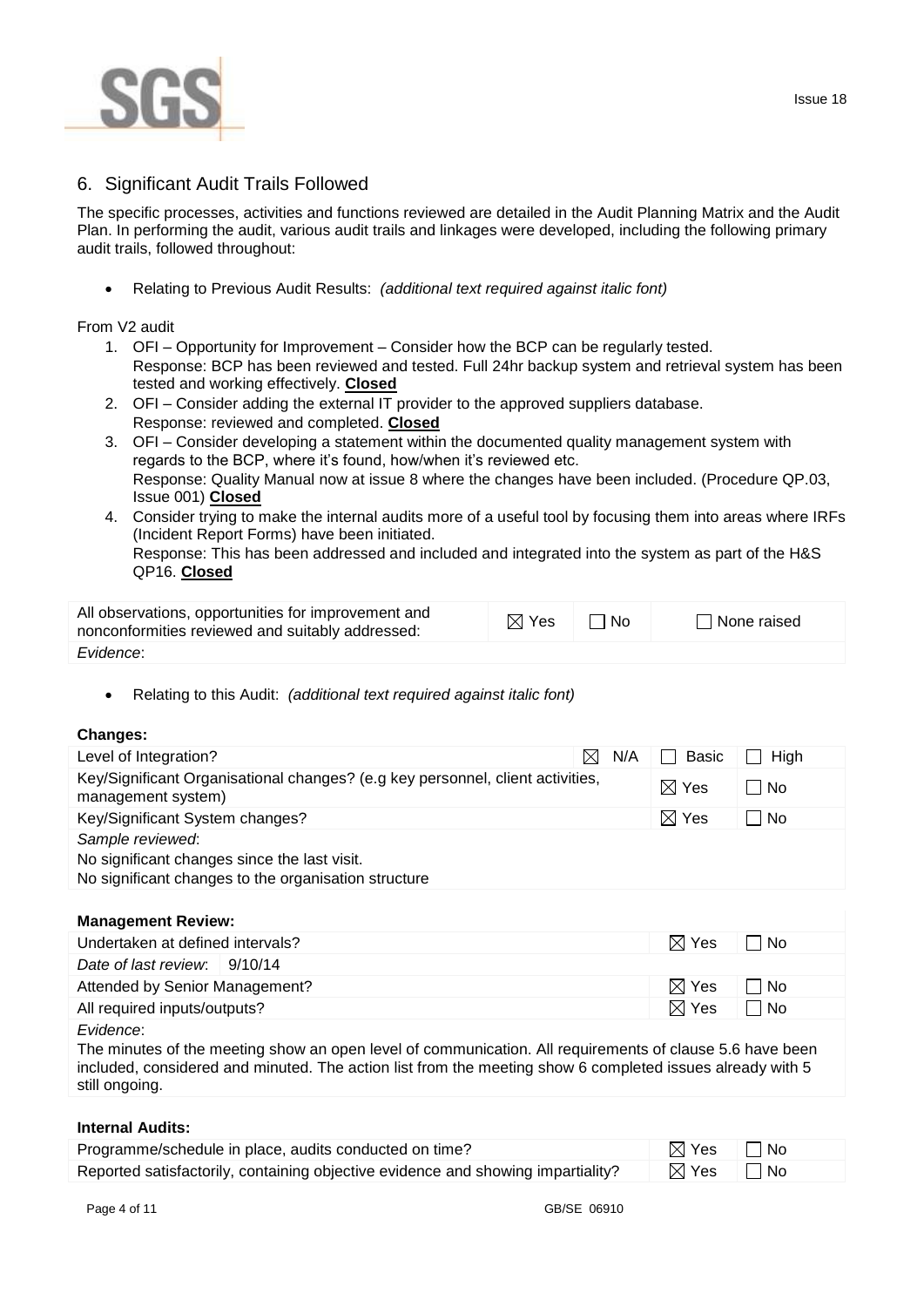

| Actions identified, suitably addressed within defined timescale?                                                                                                                                                                   |             | $\boxtimes$ Yes  | l No      |  |
|------------------------------------------------------------------------------------------------------------------------------------------------------------------------------------------------------------------------------------|-------------|------------------|-----------|--|
| Sample reviewed:                                                                                                                                                                                                                   |             |                  |           |  |
| The 2014 schedule was planned and completed in full. The 2015 is already planned and will follow the<br>established pattern with activity planned for later in February.                                                           |             |                  |           |  |
| The following audits were seen:                                                                                                                                                                                                    |             |                  |           |  |
| Report 421 dated 12/9/14<br>$\bullet$                                                                                                                                                                                              |             |                  |           |  |
| Checklist seen - hand annotated<br>$\bullet$<br>Findings - 1 improvement - target given.<br>$\bullet$                                                                                                                              |             |                  |           |  |
| Closed (See Section 8 for details) - the addition of a date in the tracking sheet will ensure                                                                                                                                      |             |                  |           |  |
| visibility of time take to close.                                                                                                                                                                                                  |             |                  |           |  |
| Report 424 dated 10/10/14                                                                                                                                                                                                          |             |                  |           |  |
| Good objective evidence seen and stated.<br>$\bullet$                                                                                                                                                                              |             |                  |           |  |
| No findings<br>$\bullet$                                                                                                                                                                                                           |             |                  |           |  |
| Closed.<br>$\bullet$                                                                                                                                                                                                               |             |                  |           |  |
| Overall well planned and documented with hand annotated notes from the checklists. Looking through the                                                                                                                             |             |                  |           |  |
| others it is clear the process is followed and small issues are being found and resolved.                                                                                                                                          |             |                  |           |  |
|                                                                                                                                                                                                                                    |             |                  |           |  |
| External communications/Customer feedback (incl. comments/suggestions):                                                                                                                                                            |             |                  |           |  |
| Received from customer, interested parties?                                                                                                                                                                                        |             | $\boxtimes$ Yes  | l No      |  |
| Reported, reviewed and investigated?                                                                                                                                                                                               |             | $\boxtimes$ Yes  | No        |  |
| Actions identified, suitably addressed and communicated within defined<br>timescale?                                                                                                                                               |             | $\boxtimes$ Yes  | $\Box$ No |  |
| Sample reviewed:                                                                                                                                                                                                                   |             |                  |           |  |
| There lots of email feedback from customers and clients all positive. The majority of the feedback is good but                                                                                                                     |             |                  |           |  |
| when comments are given or poor reports they are all investigated and if necessary action taken.                                                                                                                                   |             |                  |           |  |
|                                                                                                                                                                                                                                    |             |                  |           |  |
| <b>Customer satisfaction process (9001):</b>                                                                                                                                                                                       |             |                  |           |  |
| Received from customer?                                                                                                                                                                                                            |             | $\boxtimes$ Yes  | No        |  |
| Results reviewed, used for continual improvement of the effectiveness of the<br>QMS?                                                                                                                                               |             | $\boxtimes$ Yes  | $\Box$ No |  |
| Sample reviewed:                                                                                                                                                                                                                   |             |                  |           |  |
| Survey information, client feedback, complaint status and the regular meeting with clients and contractors build<br>towards a feeling of customer satisfaction.                                                                    |             |                  |           |  |
|                                                                                                                                                                                                                                    |             |                  |           |  |
| Objectives:                                                                                                                                                                                                                        |             |                  |           |  |
| Measurable objectives, control objectives, annex A clearly defined?                                                                                                                                                                |             | $\boxtimes$ Yes  | No        |  |
| Established at relevant functions and levels? (9001)                                                                                                                                                                               |             | $\boxtimes$ Yes  | No        |  |
| Programme/Action Plan established and adhered to? (14001/18001/50001)                                                                                                                                                              |             | $\boxtimes$ Yes  | <b>No</b> |  |
| Sample reviewed:<br>The objectives were reviewed and documented in the management review minutes. All are measurable and<br>will be tracked. In the upcoming management review meeting booked for March the 2014 objective will be |             |                  |           |  |
| reviewed and 2015 set and approved.                                                                                                                                                                                                |             |                  |           |  |
| Legislation:                                                                                                                                                                                                                       |             |                  |           |  |
| Demonstrated awareness of all applicable legal and other requirements?                                                                                                                                                             |             | $\boxtimes$ Yes  | No        |  |
| Arrangements in place to monitor amendments to legal and other requirements?                                                                                                                                                       |             | $\boxtimes$ Yes  | No        |  |
| Sample of recent changes reviewed:                                                                                                                                                                                                 |             |                  |           |  |
| H/S legislation at trackside.                                                                                                                                                                                                      |             |                  |           |  |
| Risk Assessments carried out.                                                                                                                                                                                                      |             |                  |           |  |
| Full evaluation of compliance taken place at periodic intervals? (14001/18001)                                                                                                                                                     |             | $\bowtie$<br>Yes | No        |  |
| Records of the results (including evidence) of evaluations retained? (14001/18001)                                                                                                                                                 |             | $\boxtimes$ Yes  | <b>No</b> |  |
| Page 5 of 11                                                                                                                                                                                                                       | GB/SE 06910 |                  |           |  |
|                                                                                                                                                                                                                                    |             |                  |           |  |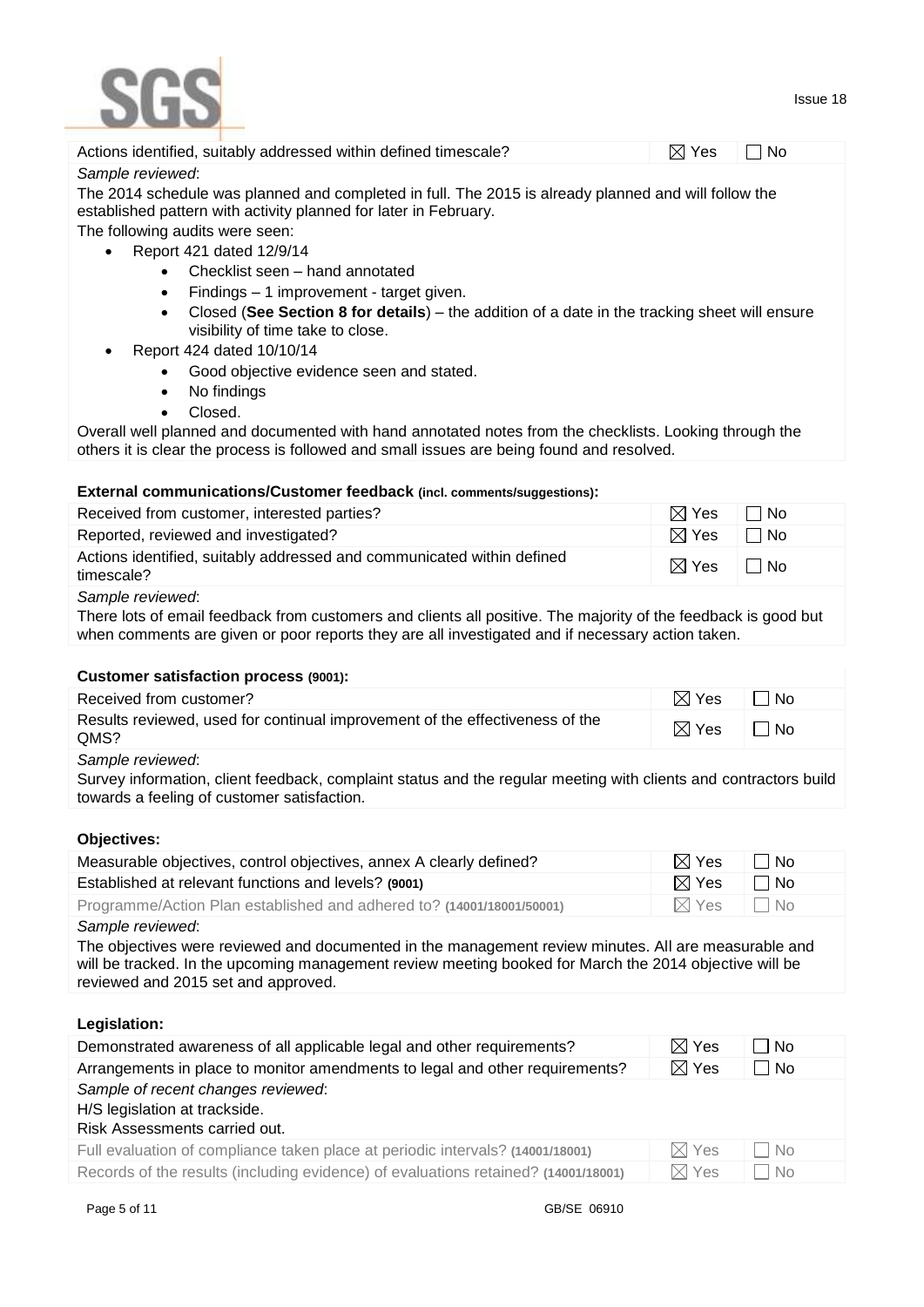

| Actions identified and addressed? (14001/18001) | $\boxtimes$ Yes $\qquad \Box$ No |  |
|-------------------------------------------------|----------------------------------|--|
| Sample reviewed:                                |                                  |  |

| Incidents, complaints, correction and corrective action (dependent on standard):                                                                                                                                                                                                                                                                                                   |                         |
|------------------------------------------------------------------------------------------------------------------------------------------------------------------------------------------------------------------------------------------------------------------------------------------------------------------------------------------------------------------------------------|-------------------------|
| Identified, investigated, actioned, reported in accordance with requirements?                                                                                                                                                                                                                                                                                                      | $\boxtimes$ Yes<br>No.  |
| Actions identified and addressed?                                                                                                                                                                                                                                                                                                                                                  | $\boxtimes$ Yes<br>∣ No |
| Sample reviewed:<br>Incidents – IRFs seen and none documented since last audit.                                                                                                                                                                                                                                                                                                    |                         |
| Complaints – none recorded. Last raised 2010.                                                                                                                                                                                                                                                                                                                                      |                         |
| Corrective actions have been seen in the following areas:<br>Customer feedback internal investigations<br>$\bullet$<br>Management review meeting action lists<br>$\bullet$<br>Non-conformance handling process<br>$\bullet$<br>NC report, 47, 46, 45, and many more – good process seen.<br>$\circ$<br>Plant handling controls and checks<br>٠<br>Calibration process<br>$\bullet$ |                         |
| Follow up activities for operational actions<br>$\bullet$                                                                                                                                                                                                                                                                                                                          |                         |

#### **Preventive action:**

| Identified, actioned, reported in accordance with requirements?       | $\boxtimes$ Yes | $\overline{\phantom{a}}$   No |
|-----------------------------------------------------------------------|-----------------|-------------------------------|
| Actions identified and addressed?                                     | $\boxtimes$ Yes | ∣ I No                        |
| Sample reviewed:                                                      |                 |                               |
| This follows the same handling as for corrective actions. (see above) |                 |                               |

### **Aspects/Hazards/Risks (Not Required for ISO9001):**

| All Aspects/Reasonably Foreseeable Hazards identified? | <b>Yes</b> | No        |
|--------------------------------------------------------|------------|-----------|
| All Aspects/Consequential Risks evaluated?             | ∣ Yes      | $\neg$ No |
| Appropriate control measures applied?                  | ∣ Yes      | No        |
| Suitable monitoring in place?                          | <b>Yes</b> | No        |
| Review undertaken at defined intervals?                | <b>Yes</b> | l No      |
| Sample reviewed:                                       |            |           |

#### **Operational Audit Trails:**

*Additional requirements identified from the audit plan*:

### **Goods receiving**

The LUL folder was seen and the following items sampled to assess overall control.

- Order No. 6068-LUL-CW-NP dated 3/2/15
	- o Advice Note: BSD/00373751 receive and signed
	- o Advice Note: BSD/00373773 received and signed
- Order No. 6065-LUL-KingX-M dated 30/1/15
	- o Delivery Note. 704933 signed and
- Order No. 5990-WH-MP dated 6/1/15
	- o Advice Note: BAS/180542 received and signed
	- o Advice Note: BAS/180597 received and signed

This is a well established system that can be seen from the records works well and allows the flexibility required to cater for all staff.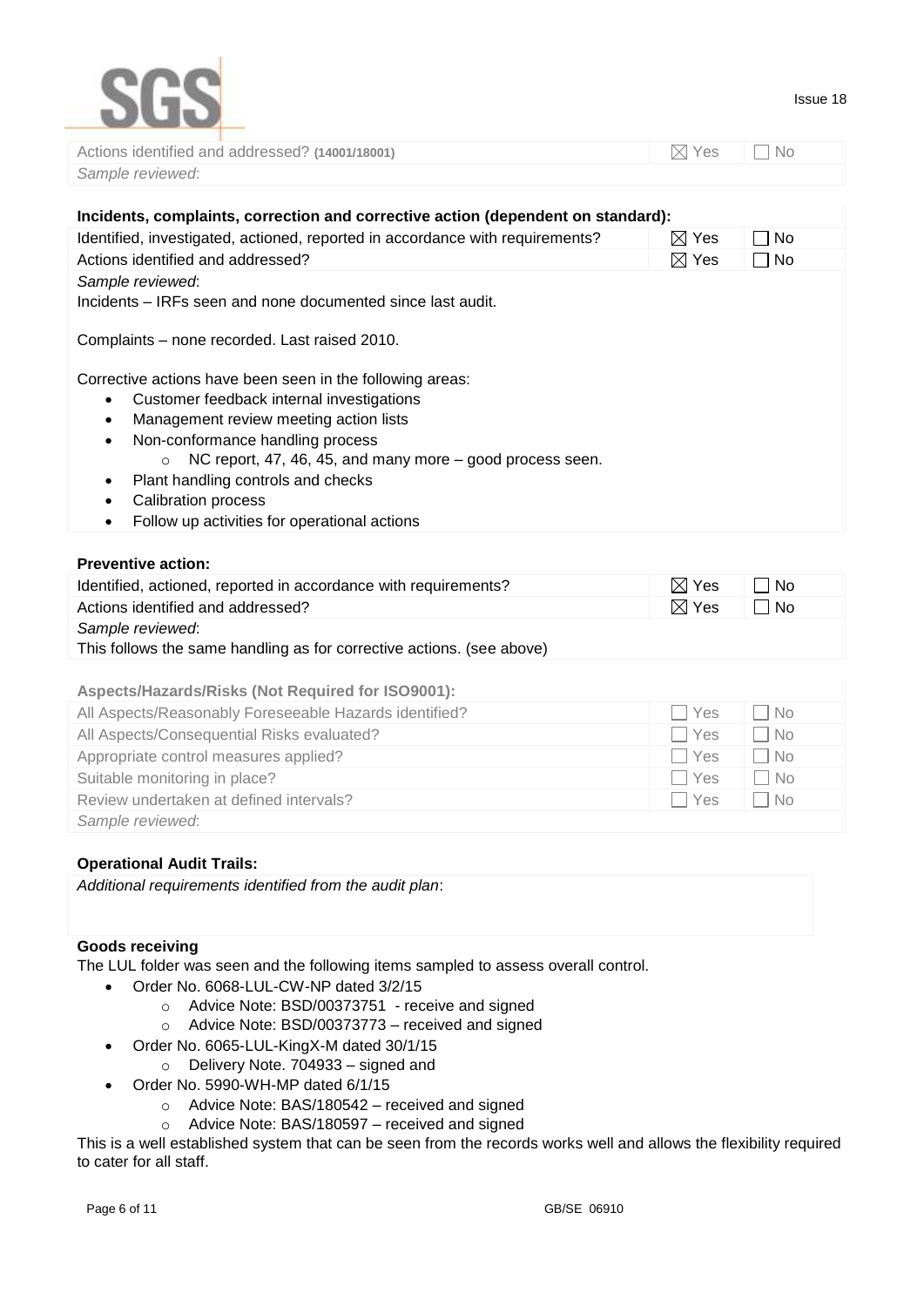



#### **Request for product from site**

The understanding for this is the materials and equipment required for the site team to continue their planned activities.

The report for King Cross was seen for 4/2/15 and the Material/Plan Request Sheet – this was reviewed the following morning and action put in place. The actions are then allocated to the responsible staff and followed up at the end of the day for completion. Otherwise it is taken to the next day's meeting.

### **Tools & Product return from site. Service Delivery**

The following Plant Transfer Forms were selected for checking:

- Dated 5/2/15
	- $\circ$  from Warehouse to Brixton signed for tested and ready
	- $\circ$  from warehouse to Brixton signed for tested and ready
	- o from warehouse to Kings Cross signed for tested and ready
- Dated 6/2/15
	- o From Canary Wharf to warehouse
	- o From Hounslow East to warehouse.
- Office Material / Plant Request Sheet
	- $\circ$  Dated 5/2/15 from Hammersmith 4 items marked and checked signed.
	- $\circ$  Dated 5/2/15 from Hounslow East 3 items marked and checked signed
	- $\circ$  Dated 4/2/15 from Kings Cross 6 items marked and checked signed

This process is well established and the above are sample returned for internal processing within the last few days. The whole system is simple and very effective in ensure the location of all equipment is known. It is also evidence of the basic checking prior to release. A well managed process.

#### **PAT & Calibration of tools**

The calibration files were seen and the overall status was no items were out of calibration. A system is used that any equipment not in use is placed into quarantine until required. The monitoring of the data was signed and dated having been approved 3/2/15.

- Plant No. 5123 s/n SL2CD723 certificate no. 72830 dated 19/6/14
- Plant No. 5123 s/n AB10087GB certificate No. 72831 dated 19/6/14
- Plant No. 5100 s/n HT869B-88103 certificate No. 18013795 dated 21/8/14

From the inspection of the records this shows that equipment is being checked and calibrated correctly by qualified firms.

PAT activity was last tested 30/12/14 for appliance Nos. 001 to 519 and R1 and R2 items listed. The firms PAT tester was out of calibration at the time so a hired unit was obtained via PO No. 5916/Warehouse dated 23/12/14. Training for the operator was verified as completed.

#### **Business & Disaster Planning**

The BCP is version 1 dated 6/1/14. This was seen and found to be simple and effective. Please remember to review this as its importance to the organisation is the accuracy of the data recorded. Well done, keeping things simple often works well.

Thanks, to D & D Rail Ltd staff for their cooperation and hospitality shown during the Audit. End of Assessment – **Recommendation to continue certification**

**Trevor Smith** Lead Auditor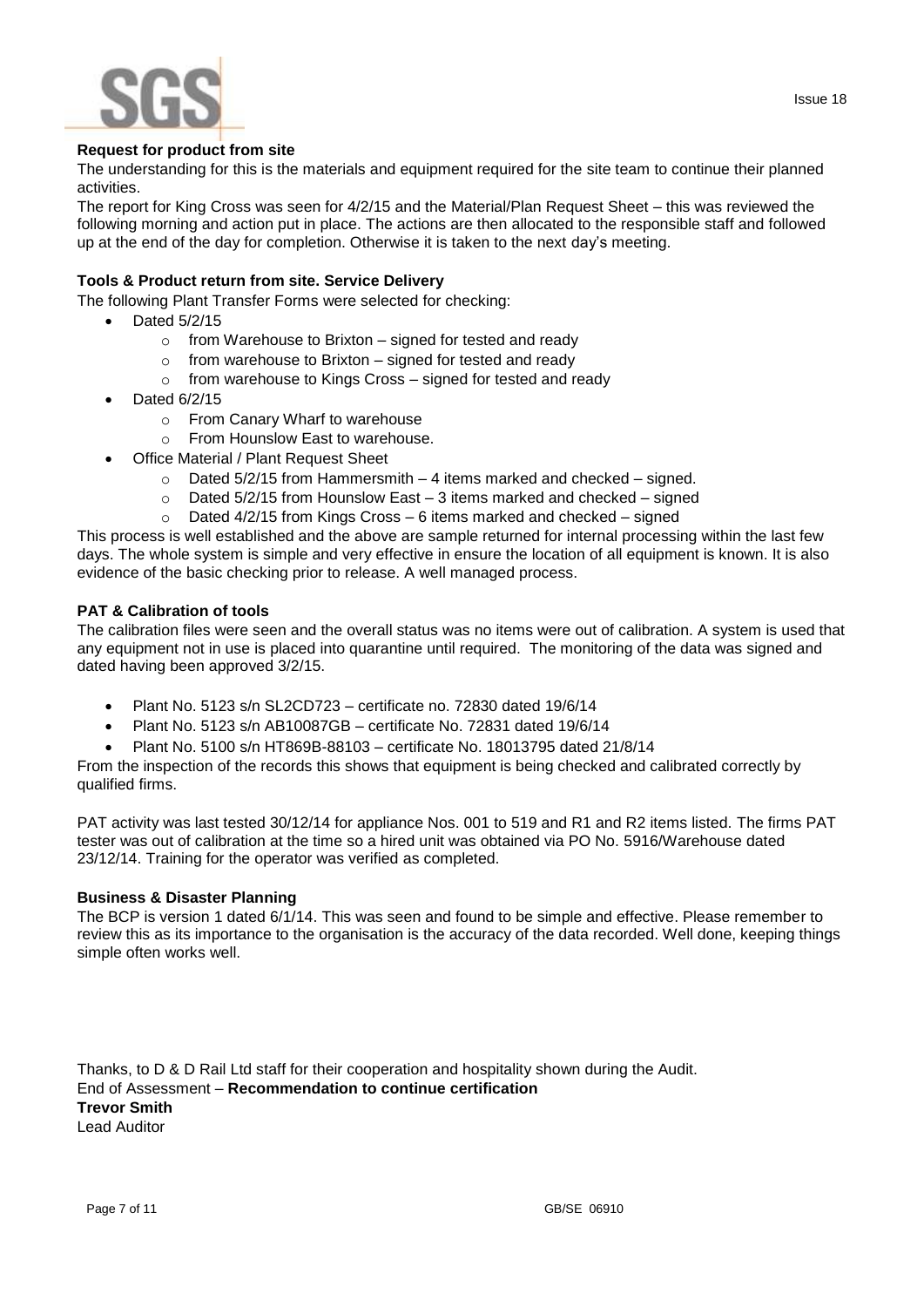

## 7. Nonconformities – None Raised

## 8. General Observations & Opportunities for Improvement

The following observations were highlighted during the audit process and should be given consideration. If these observations are not addressed it may lead to non-conformances being identified at the next audit.

1. Internal Audit – The addition of a date in the tracking sheet field will ensure visibility of time take to close. The benefit to the process is rapid assessment of timely closure.

## 9. Opening and Closing Meeting Attendance Record

| Name         | Position                           | Opening | Closing |
|--------------|------------------------------------|---------|---------|
| Deborah Cox  | Senior Office Manager / QA Manager | Yes     | Yes     |
| Natasha Dunn | <b>Office Administrator</b>        | Yes     | Yes     |
|              |                                    |         |         |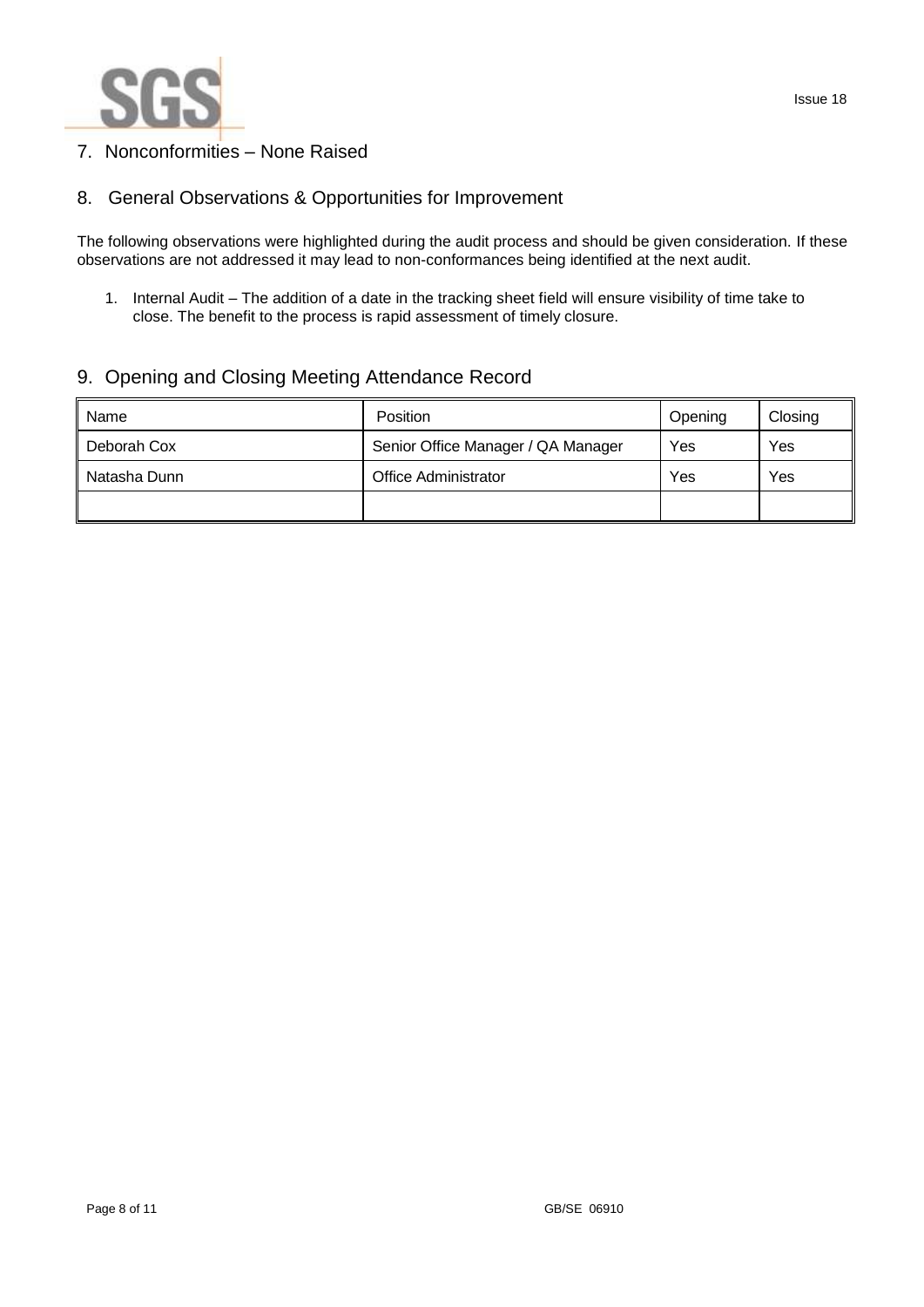

# Audit Plan (Current Visit)

| Organisation:                        | D & D Rail Ltd                                                                             |                                                                                                                  |            |
|--------------------------------------|--------------------------------------------------------------------------------------------|------------------------------------------------------------------------------------------------------------------|------------|
| Address:                             | Time House<br><b>Time Square</b><br><b>Basildon</b><br>Essex<br><b>SS<sub>14</sub></b> 1DJ |                                                                                                                  |            |
| Visit Number:                        | 3                                                                                          | Actual Visit Date(s):                                                                                            | 06-02-2015 |
| Visit Due by Date:                   | 4/2/2015                                                                                   | For auditor information only                                                                                     |            |
| Lead Auditor:                        | <b>Trevor Smith</b>                                                                        |                                                                                                                  |            |
| Team Member(s):                      |                                                                                            |                                                                                                                  |            |
| Additional<br>Attendees and<br>Roles |                                                                                            |                                                                                                                  |            |
| Standard(s):                         | ISO 9001:2008 - Quality Management System Certification                                    |                                                                                                                  |            |
| Audit Language:                      | English                                                                                    |                                                                                                                  |            |
| Audit Scope:                         | ISO 9001:2008 - Quality Management<br><b>System Certification</b>                          | Construction and maintenance: new and<br>refurbishment projects, excluding clause<br>7.3 Design and Development. |            |

*Audit objectives: To confirm that the management system has been established and implemented in accordance with the requirements of the audit standard.*

| Date   | Time | Auditor         | Area / Department / Process / Function               | <b>Key Contact</b>                     |
|--------|------|-----------------|------------------------------------------------------|----------------------------------------|
| 6/2/15 | 1030 | Trevor<br>Smith | Opening meeting                                      | Deborah Cox (DC),<br>Natasha Dunn (ND) |
|        | 1040 | TS              | Changes since V2                                     | DC, ND                                 |
|        |      | TS              | Data analysis and performance management             | DC, ND                                 |
|        |      | TS              | Management review                                    | DC, ND                                 |
|        |      | <b>TS</b>       | Internal audit & Corrective action                   | DC, ND                                 |
|        |      | <b>TS</b>       | Process risk & Preventive action                     | DC, ND                                 |
|        |      | <b>TS</b>       | Complaints / feedback management                     | DC, ND                                 |
|        | 1130 | <b>TS</b>       | Goods receiving                                      | DC, ND                                 |
|        | 1200 | TS              | Request for product from site                        | DC, ND                                 |
|        | 1230 | <b>TS</b>       | Tools & Product return from site<br>Service Delivery | DC, ND                                 |
|        | 1245 | <b>TS</b>       | PAT & Calibration of tools                           | DC, ND                                 |
|        | 1300 | <b>TS</b>       | <b>Business &amp; Disaster Planning</b>              | DC, ND                                 |
|        | 1330 | <b>TS</b>       | Prepare report                                       |                                        |
|        | 1400 | <b>TS</b>       | Closing meeting                                      | DC, ND                                 |
|        |      |                 |                                                      |                                        |
|        |      |                 |                                                      |                                        |

#### **Notes to Client:**

- A private place for preparation, review and conferencing is requested for the auditor's use.
- Please provide a light working lunch on-site each audit day.
- Your contract with SGS is an integral part of this audit plan and details confidentiality arrangements, audit scope, information on follow up activities and any special reporting requirements.

Times are approximate and will be confirmed at the opening meeting prior to commencement of the audit.

SGS auditors reserve the right to change or add to the elements listed before or during the audit depending on the results of on-site investigation.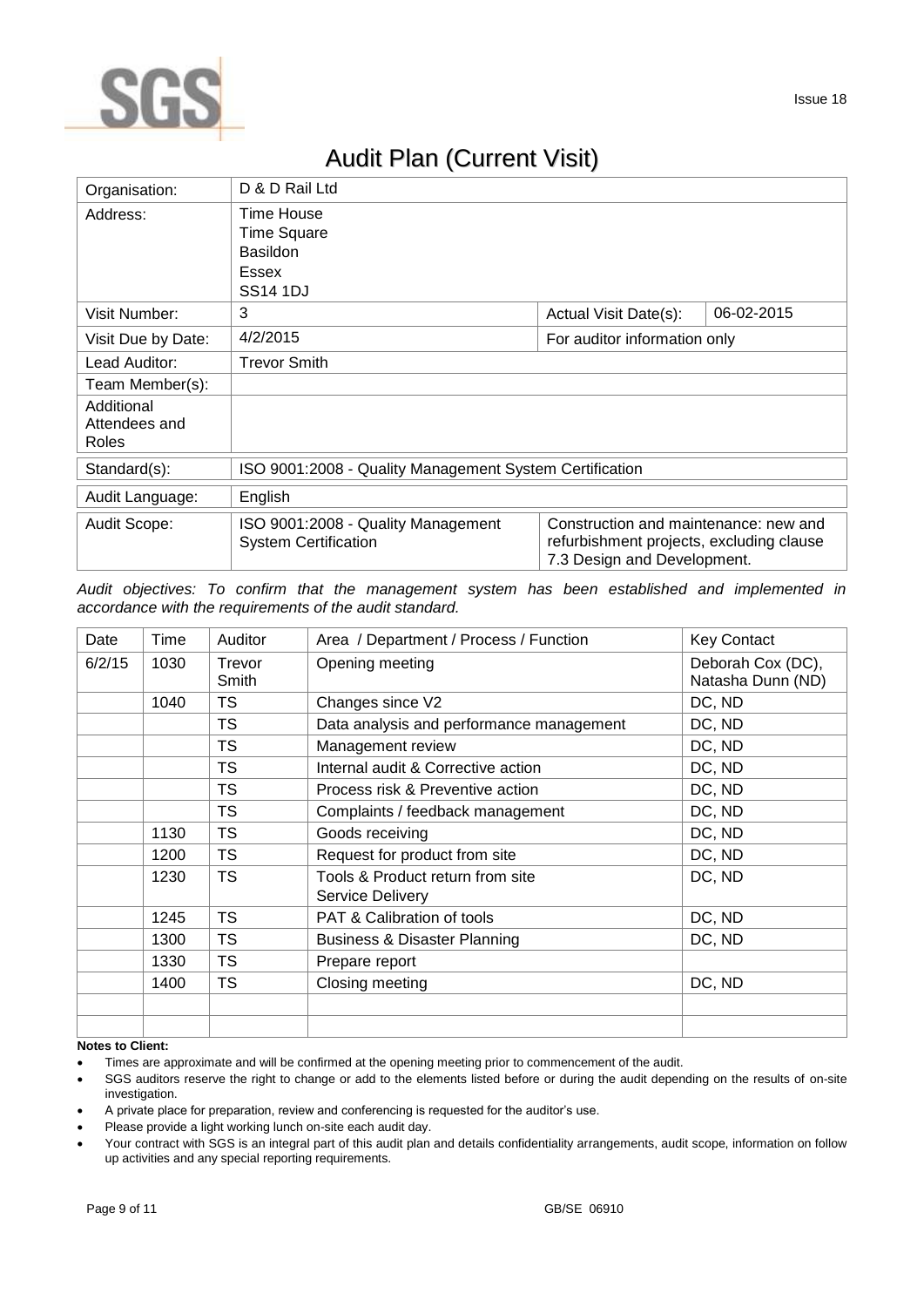

## Audit Plan (Next Visit)

| Organisation:                        | D & D Rail Ltd                                                                         |                                                                                                                  |                                                       |
|--------------------------------------|----------------------------------------------------------------------------------------|------------------------------------------------------------------------------------------------------------------|-------------------------------------------------------|
| Address:                             | Time House<br><b>Time Square</b><br><b>Basildon</b><br><b>Essex</b><br><b>SS14 1DJ</b> |                                                                                                                  |                                                       |
| Visit Number:                        | 4                                                                                      | Agreed Visit Date(s):                                                                                            | Tbc (Date not<br>agreed as needs<br>to fit MJS Diary) |
| Visit Due by Date:                   | 4/8/2015                                                                               | For auditor information only                                                                                     |                                                       |
| Lead Auditor:                        | Mike Swanson                                                                           |                                                                                                                  |                                                       |
| Team Member(s):                      |                                                                                        |                                                                                                                  |                                                       |
| Additional<br>Attendees and<br>Roles |                                                                                        |                                                                                                                  |                                                       |
| Standard(s):                         | ISO 9001:2008 - Quality Management System Certification                                |                                                                                                                  |                                                       |
| Audit Language:                      | English                                                                                |                                                                                                                  |                                                       |
| Audit Scope:                         | ISO 9001:2008 - Quality Management<br><b>System Certification</b>                      | Construction and maintenance: new and<br>refurbishment projects, excluding clause<br>7.3 Design and Development. |                                                       |

*Audit objectives: To confirm that the management system has been established and implemented in accordance with the requirements of the audit standard.*

| Date | Time | Auditor | Area / Department / Process / Function   | <b>Key Contact</b> |
|------|------|---------|------------------------------------------|--------------------|
| Tbc  | 1000 | MJS.    | Opening meeting                          | Deborah Cox        |
|      |      |         | Changes since V3                         |                    |
|      |      |         | Data analysis and performance management |                    |
|      |      |         | Management review                        |                    |
|      |      |         | Internal audit & Corrective action       |                    |
|      |      |         | Process risk & Preventive action         |                    |
|      |      |         | Complaints / feedback management         |                    |
|      |      |         | Goods receiving                          |                    |
|      |      |         | Request for product from site            |                    |
|      |      |         | Tools & Product return from site         |                    |
|      |      |         | PAT & Calibration of tools               |                    |
|      |      |         | <b>Business &amp; Disaster Planning</b>  |                    |
|      | 1330 |         | Prepare report                           |                    |
|      | 1400 |         | Closing meeting                          |                    |
|      |      |         |                                          |                    |

#### **Notes to Client:**

- Times are approximate and will be confirmed at the opening meeting prior to commencement of the audit.
- SGS auditors reserve the right to change or add to the elements listed before or during the audit depending on the results of on-site investigation.
- A private place for preparation, review and conferencing is requested for the auditor's use.
- Please provide a light working lunch on-site each audit day.
- Your contract with SGS is an integral part of this audit plan and details confidentiality arrangements, audit scope, information on follow up activities and any special reporting requirements.